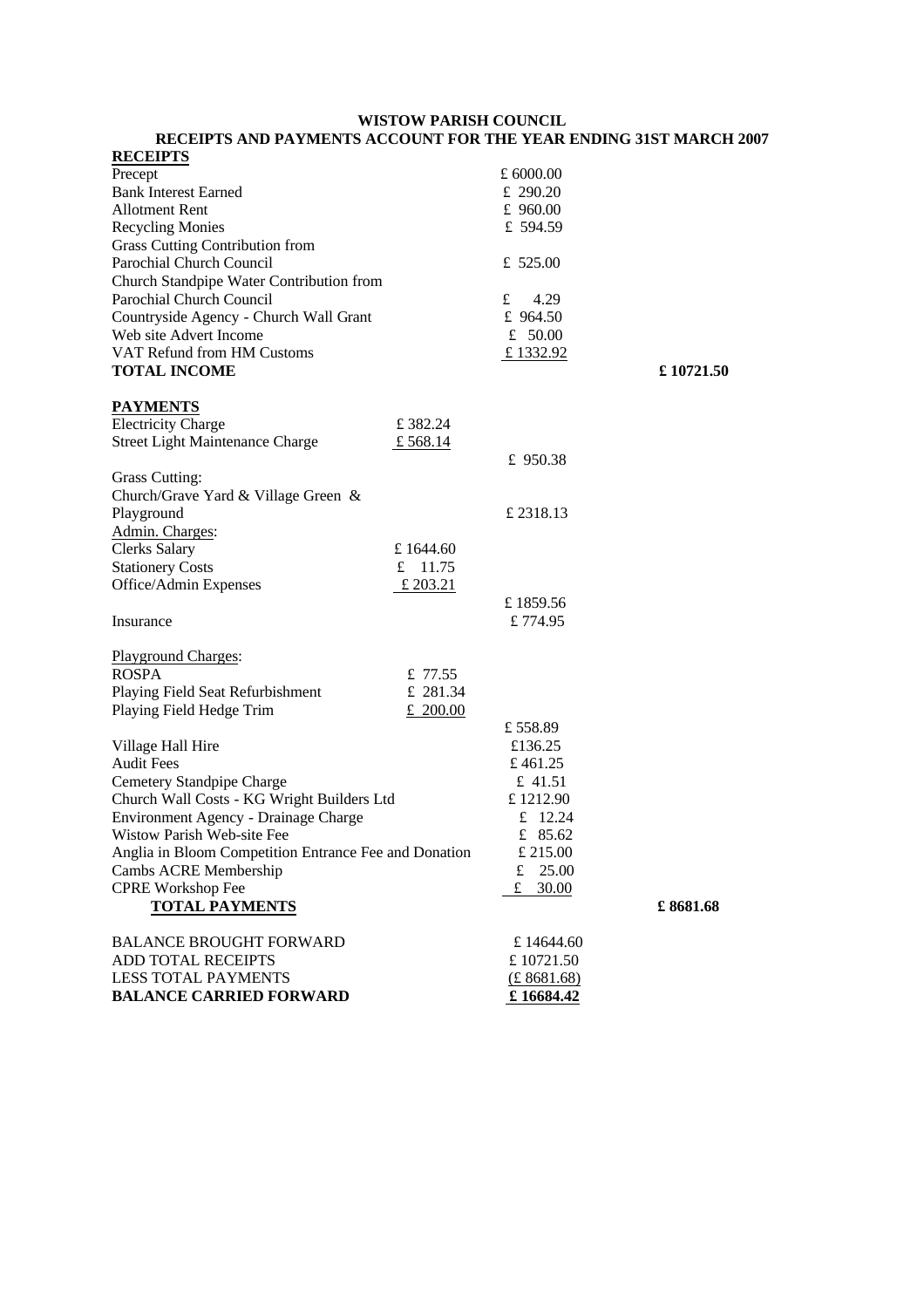## **WISTOW PARISH COUNCIL SUMMARY OF RECEIPTS AND PAYMENTS ACCOUNT FOR THE YEAR ENDING 31ST MARCH 2007**

| <b>YEAR END</b> |                                            |         |          |
|-----------------|--------------------------------------------|---------|----------|
| 31/03/06        | <b>RECEIPTS</b>                            | £       | £        |
| 6000.00         | Precept                                    | 6000.00 |          |
| 877.37          | <b>Parish Plan Grant Monies</b>            | 0.00    |          |
| 358.42          | Interest from Investments<br>290.20        |         |          |
| 960.00          | Allotment Rents                            | 960.00  |          |
| 5968.00         | VAT Refund                                 | 1332.92 |          |
| 600.00          | Parochial Church Council -Grass Cutting    | 525.00  |          |
| 11.09           | Parochial Church Council - Standpipe Cont. | 4.29    |          |
| 31620.69        | <b>Church Wall Grant Monies</b>            | 964.50  |          |
| 658.27          | <b>Recycling Monies</b>                    | 594.59  |          |
| 0.00            | Web site Advert Fee                        | 50.00   |          |
| 47053.84        | <b>TOTAL RECEIPTS</b>                      |         | 10721.50 |
|                 | <b>PAYMENTS</b>                            |         |          |
|                 | <b>General Administration</b>              |         |          |
| 127.22          | <b>CALC</b>                                | 0.00    |          |
| 100.00          | Hire of hall for meetings                  | 136.25  |          |
| 72.89           | Office Workbooks, Stationery & Leaflets    | 11.75   |          |
| 1837.77         | Clerk's Salary                             | 1644.60 |          |
| 348.14          | <b>Office Expenses</b>                     | 203.21  |          |
| 170.00          | <b>Audit Fees</b>                          | 400.00  |          |
| 25.00           | Cambs ACRE Membership                      | 25.00   |          |
| 25.00           | <b>CPRE</b> Fees                           | 30.00   |          |
| 762.69          | Insurance                                  | 774.95  |          |
|                 |                                            |         | 3225.76  |
| 0.00            | <b>Agency Services</b>                     | 0.00    |          |
| 0.00            | s137 Payments                              | 0.00    |          |
| 0.00            | Grants                                     | 0.00    |          |
| 0.00            | Loans                                      | 0.00    |          |
| 0.00            | Capital Spending                           | 0.00    |          |
|                 |                                            |         | 0.00     |
|                 | <b>Running Costs</b>                       |         |          |
|                 | <b>Playing Fields</b>                      |         |          |
| 100.00          | Playing Field Rents                        | 0.00    |          |
| 35.00           | <b>Playing Field Repairs</b>               | 263.27  |          |
| 454.50          | Playing Field Swings Renewed               | 0.00    |          |
| 510.64          | Playing Field Bark for Runway Top-up       | 0.00    |          |
| 65.00           | <b>ROSPA</b> Inspection                    | 66.00   |          |
| 468.00          | Grasscutting                               | 494.88  |          |
| 0.00            | Playing Field Hedge Trim                   | 200.00  |          |
| 30.00           | Tree Felling and Removal                   | 0.00    |          |
|                 |                                            |         | 1024.15  |

 $\frac{1}{2}$  ,  $\frac{1}{2}$  ,  $\frac{1}{2}$  ,  $\frac{1}{2}$  ,  $\frac{1}{2}$  ,  $\frac{1}{2}$  ,  $\frac{1}{2}$  ,  $\frac{1}{2}$  ,  $\frac{1}{2}$  ,  $\frac{1}{2}$  ,  $\frac{1}{2}$  ,  $\frac{1}{2}$  ,  $\frac{1}{2}$  ,  $\frac{1}{2}$  ,  $\frac{1}{2}$  ,  $\frac{1}{2}$  ,  $\frac{1}{2}$  ,  $\frac{1}{2}$  ,  $\frac{1$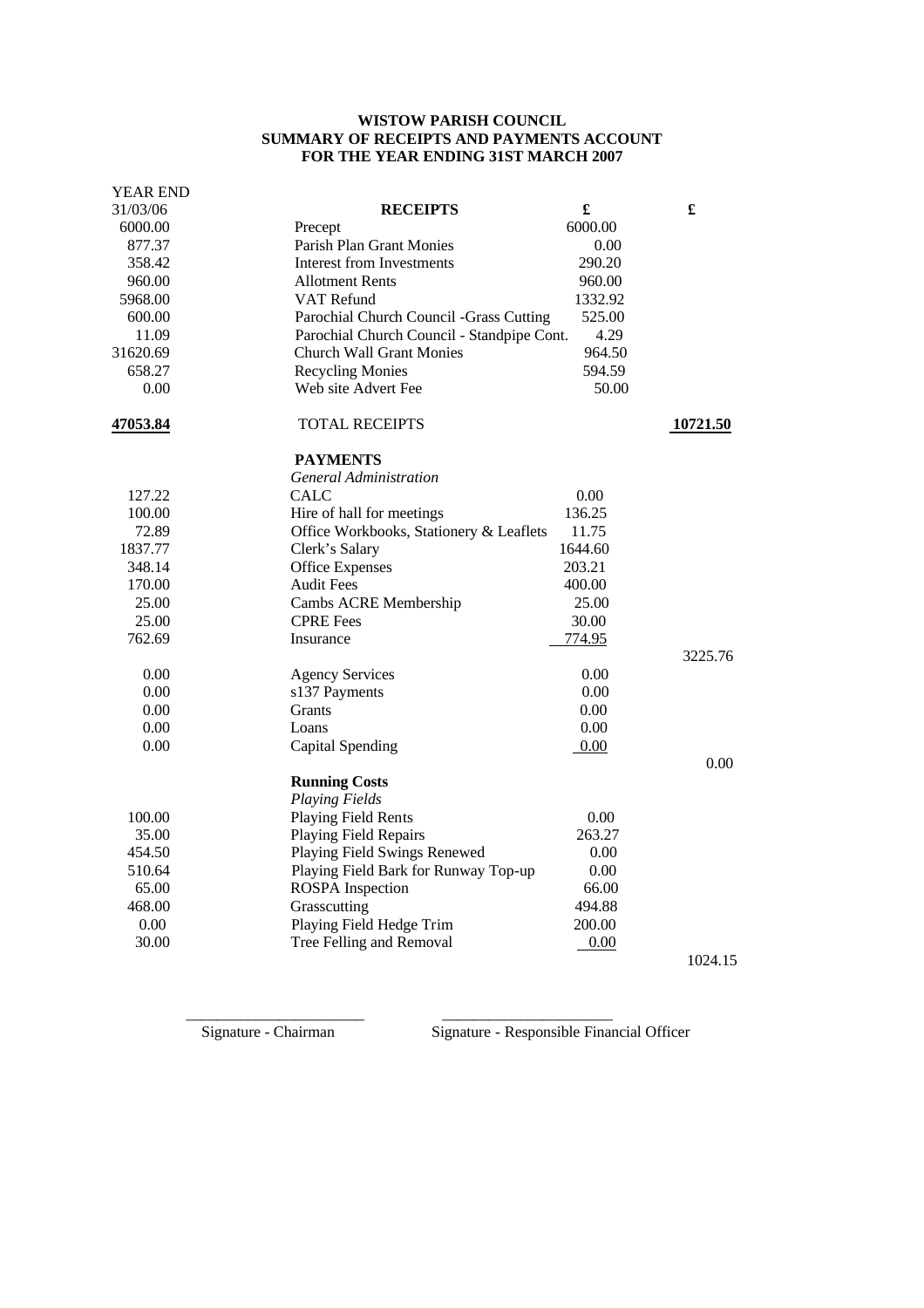## **WISTOW PARISH COUNCIL SUMMARY OF RECEIPTS AND PAYMENTS ACCOUNT FOR THE YEAR ENDING 31ST MARCH 2007**

|                     | <b>Street Lights</b>                   |         |         |
|---------------------|----------------------------------------|---------|---------|
| 59.81               | <b>Electricity Charge</b>              | 382.24  |         |
| 123.34              | Maintenance Charge                     | 568.14  |         |
|                     |                                        |         | 950.38  |
|                     |                                        |         |         |
|                     | Churchyard & Graveyard Work            |         |         |
| 34.19               | Church Tap (Cemetery Standpipe)        | 41.51   |         |
| 1434.00             | Grounds Maintenance (& village green)  | 1478.00 |         |
| 35209.34            | <b>Church Wall Renovation Expenses</b> | 1032.26 |         |
|                     |                                        |         | 2551.77 |
| Village Maintenance |                                        |         |         |
| 12.32               | Environment Agency - Drainage Charge   | 12.24   |         |
|                     |                                        |         | 12.24   |
| Miscellaneous       |                                        |         |         |
|                     |                                        |         |         |
| 540.00              | Oakland's Path Repairs                 | 0.00    |         |
| 15.00               | Anglia in Bloom Competition            | 215.00  |         |
| 0.00                | Wistow Parish Web site Fee             | 72.87   |         |
|                     |                                        |         |         |
| 1362.49             | Parish Plan Charges                    | 0.00    |         |
|                     |                                        |         | 287.87  |
|                     |                                        |         |         |
| 6790.72             | VAT on Payments                        |         | 629.51  |
|                     |                                        |         |         |
| 50713.06            | <b>TOTAL PAYMENTS</b>                  |         | 8681.68 |
|                     |                                        |         |         |

 $\frac{1}{2}$  ,  $\frac{1}{2}$  ,  $\frac{1}{2}$  ,  $\frac{1}{2}$  ,  $\frac{1}{2}$  ,  $\frac{1}{2}$  ,  $\frac{1}{2}$  ,  $\frac{1}{2}$  ,  $\frac{1}{2}$  ,  $\frac{1}{2}$  ,  $\frac{1}{2}$  ,  $\frac{1}{2}$  ,  $\frac{1}{2}$  ,  $\frac{1}{2}$  ,  $\frac{1}{2}$  ,  $\frac{1}{2}$  ,  $\frac{1}{2}$  ,  $\frac{1}{2}$  ,  $\frac{1$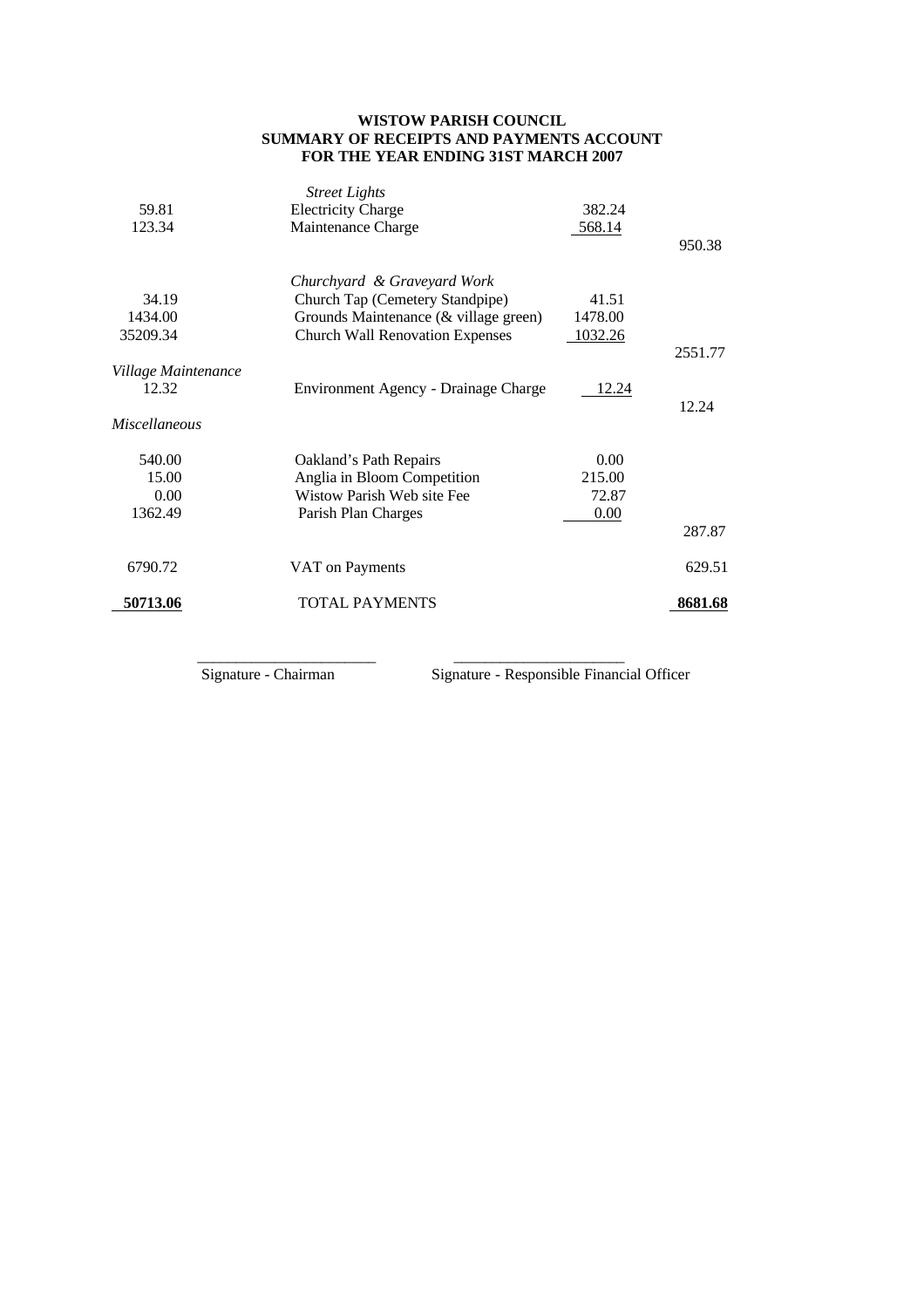## **WISTOW PARISH COUNCIL RECEIPTS AND PAYMENTS SUMMARY FOR THE YEAR ENDING 31ST MARCH 2007**

| <b>YEAR END</b><br>31/3/06 |                                            |            |
|----------------------------|--------------------------------------------|------------|
| £                          |                                            | £          |
| 6460.70                    | <b>Balance Brought Forward</b>             | 14644.60   |
| 19844.84                   | <b>Add Total Receipts</b>                  | 10721.50   |
| $-8001.72$                 | <b>Less Total Payments</b>                 | $-8681.68$ |
| 18303.82                   | Balance Carried Forward 31/3/2007          | 16684.42   |
|                            | These cumulative funds are represented by: |            |
| 314.77                     | <b>Current Account Balance:</b>            | 529.29     |
|                            | Direct Debits not debited yet as at        |            |
| 0.00                       | Close of Business 31st March 2007          | 0.00       |
|                            | Cheques Drawn but not debited              |            |
|                            | to bank account as at                      |            |
| $-764.06$                  | Close of Business 31st March 2007          | $-12.97$   |
| 0.00                       | Church Wall Current Account Balance:       | 0.00       |
|                            | Cheque Drawn but not debited               |            |
|                            | To bank account as at                      |            |
| $-57.50$                   | Close of Business 31st March 2007          | $-0.00$    |
| 9645.00                    | Church Wall Deposit Account Balance        | 4921.70    |
| 9165.61                    | <b>Ordinary Deposit Account Balance</b>    | 11246.40   |
| 18303.82                   |                                            | 16684.42   |

 $\frac{1}{2}$  ,  $\frac{1}{2}$  ,  $\frac{1}{2}$  ,  $\frac{1}{2}$  ,  $\frac{1}{2}$  ,  $\frac{1}{2}$  ,  $\frac{1}{2}$  ,  $\frac{1}{2}$  ,  $\frac{1}{2}$  ,  $\frac{1}{2}$  ,  $\frac{1}{2}$  ,  $\frac{1}{2}$  ,  $\frac{1}{2}$  ,  $\frac{1}{2}$  ,  $\frac{1}{2}$  ,  $\frac{1}{2}$  ,  $\frac{1}{2}$  ,  $\frac{1}{2}$  ,  $\frac{1$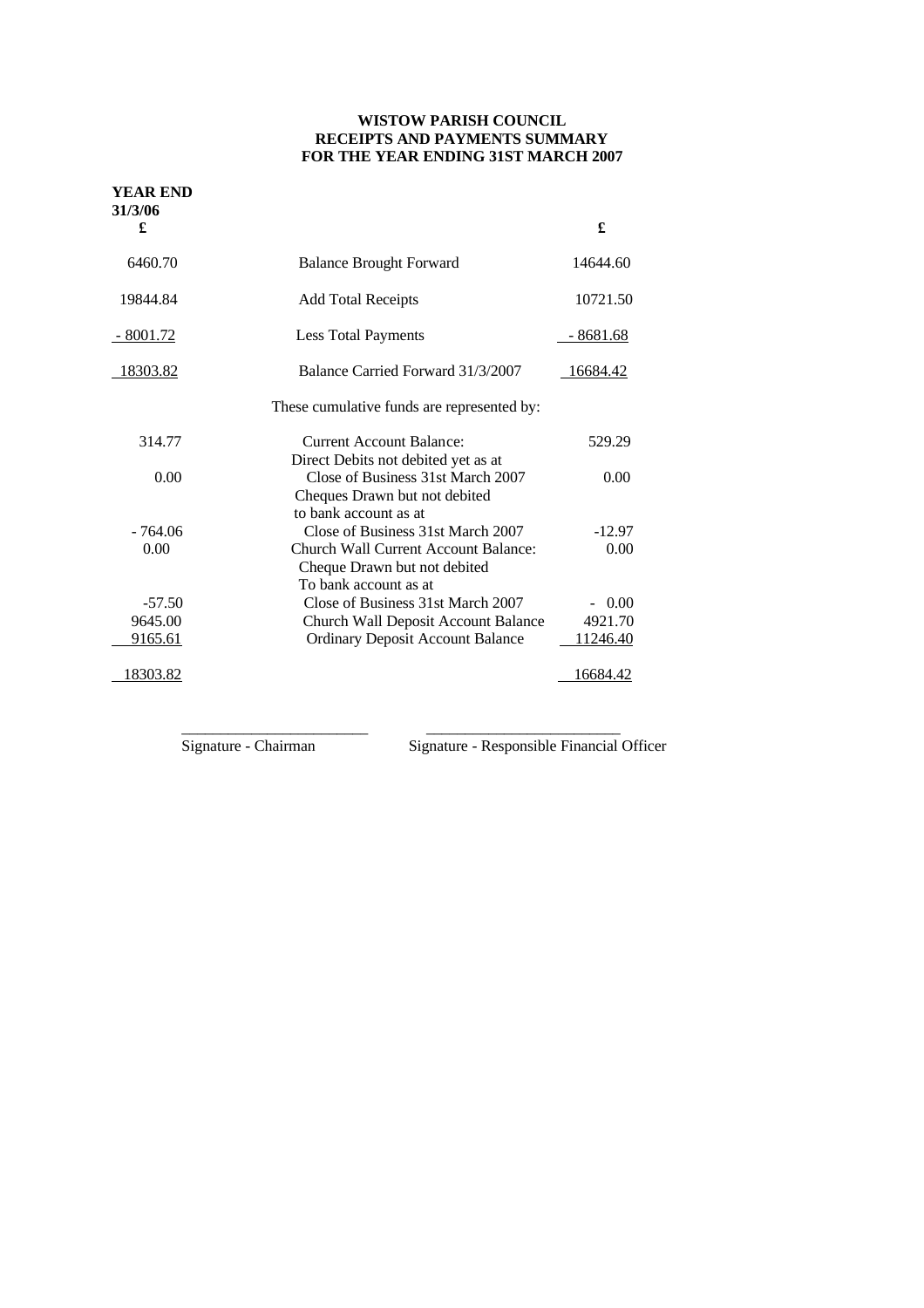### **WISTOW PARISH COUNCIL SUPPORTING STATEMENT TO THE ACCOUNTS FOR THE YEAR ENDING 31ST MARCH 2007**

| 1. Assets                                                                        |             |          |          |
|----------------------------------------------------------------------------------|-------------|----------|----------|
| A) Movements in the Year                                                         |             | £        |          |
| During the year the following assets were purchased:                             | Cost Price: |          | 0.00     |
| B) The following assets were disposed of:                                        |             | Receipt: | 0.00     |
| C) At 31st March 2007 the following assets were held:<br><b>COMMUNITY ASSETS</b> |             | Value:   |          |
| Allotment Land (16 acres)                                                        |             |          | 1.00     |
| Rented to allotment holders                                                      |             |          |          |
| <b>OTHER FIXED ASSETS</b>                                                        |             |          |          |
| <b>Bus Shelter</b>                                                               | 3919.88     |          |          |
| 12567.36<br>17 Lamp Posts columns & brackets                                     |             |          |          |
| 3 Seats                                                                          | 1666.32     |          |          |
| Seat at Play Area                                                                | 416.58      |          |          |
| Bench Set / Picnic Table                                                         | 240.62      |          |          |
| Gate at Play Area                                                                | 212.00      |          |          |
| Slide                                                                            | 2290.66     |          |          |
| Swing                                                                            | 1794.58     |          |          |
| Seesaw                                                                           | 1293.20     |          |          |
| Climbing frame                                                                   | 435.66      |          |          |
| Bench Seat around Tree in Play Field                                             | 530.00      |          |          |
| 2 Notice Boards                                                                  | 758.96      |          |          |
| Scout Activity Trail                                                             | 1894.53     |          |          |
| 25 metre Aerial Runway                                                           | 8074.78     |          |          |
| 7 Salt and 6 waste bins (at cost)                                                | 2486.96     |          |          |
| 2 Football Goals and 2 Goal Nets                                                 | 1452.41     |          |          |
| <b>Filing Cabinet and Folders</b>                                                | 137.80      |          |          |
| <b>Play Matting</b>                                                              | 5468.68     |          |          |
| Kidney Shaped Picnic Table                                                       | 318.00      |          |          |
| 3 Picnic Tables/ Seats                                                           | 795.00      |          |          |
| These assets have been valued at the current insurance value                     |             |          | 49400.43 |

The basis of valuation of these assets is *replacement value* with the exception of Allotment Land which is valued at the *nominal value* of £1.00.

### 2. BORROWINGS

At the close of business on 31st March 2007, no loans to the Council were outstanding.

 $\frac{1}{2}$  ,  $\frac{1}{2}$  ,  $\frac{1}{2}$  ,  $\frac{1}{2}$  ,  $\frac{1}{2}$  ,  $\frac{1}{2}$  ,  $\frac{1}{2}$  ,  $\frac{1}{2}$  ,  $\frac{1}{2}$  ,  $\frac{1}{2}$  ,  $\frac{1}{2}$  ,  $\frac{1}{2}$  ,  $\frac{1}{2}$  ,  $\frac{1}{2}$  ,  $\frac{1}{2}$  ,  $\frac{1}{2}$  ,  $\frac{1}{2}$  ,  $\frac{1}{2}$  ,  $\frac{1$ 

## 3. LEASES (NB Equipment Only)

At 31st March 2007, no leases were in operation.

## 4. DEBTS OUTSTANDING

At 31st March 2007, debts of £ 629.51 were outstanding and due to the Council, in respect of VAT refunds.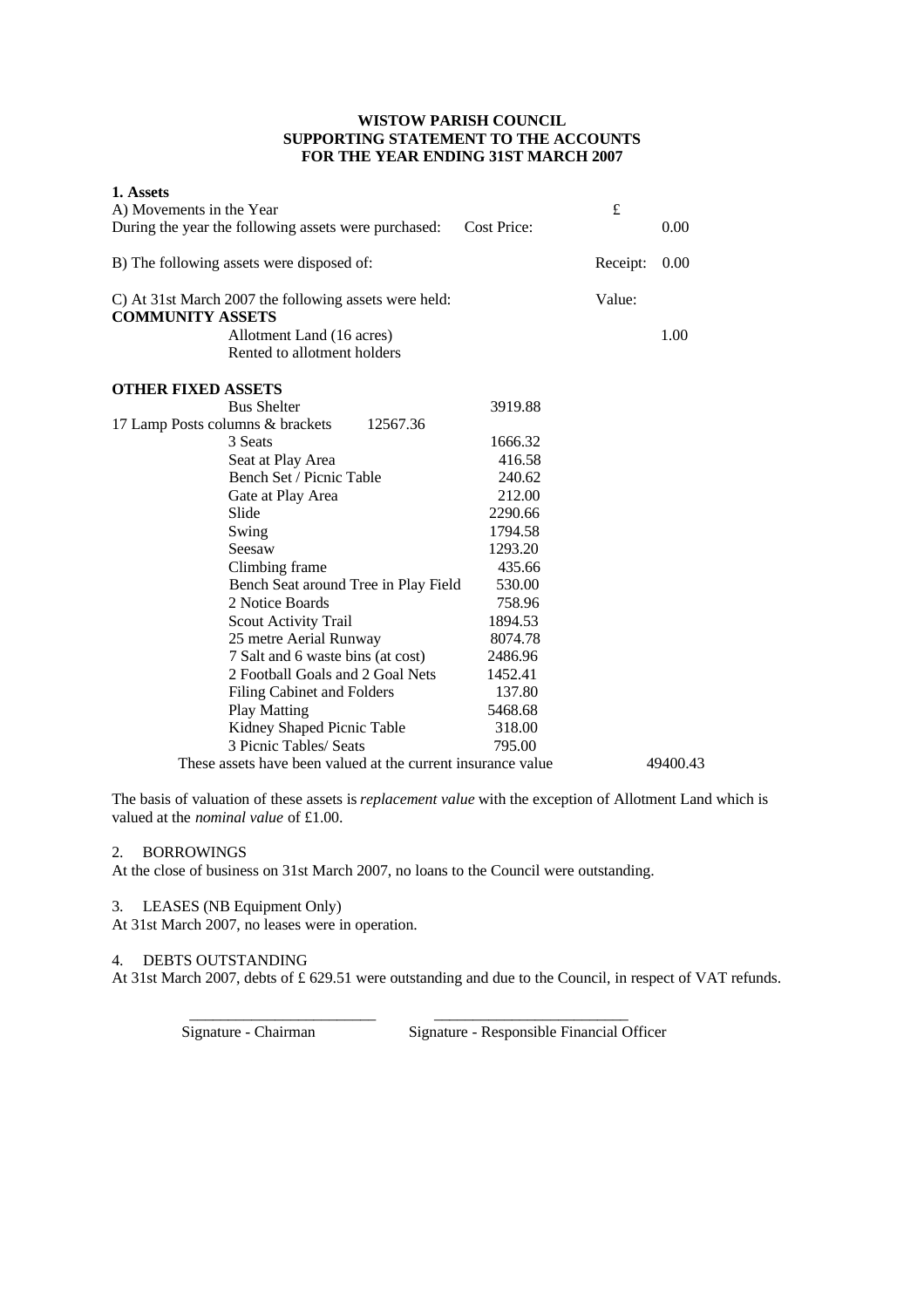#### **WISTOW PARISH COUNCIL SUPPORTING STATEMENT TO THE ACCOUNTS FOR THE YEAR ENDING 31ST MARCH 2007**

### 5. TENANCIES

During the year the following tenancies were held:

A) Council as Landlords:

| <b>Tenant</b>                                              | Property                                                                                             | Rent p.a.                                                           | Repairing/Non Repairing                                       |
|------------------------------------------------------------|------------------------------------------------------------------------------------------------------|---------------------------------------------------------------------|---------------------------------------------------------------|
| J Garton<br>F M Judge<br>R P Burton<br>J Bance<br>P Burton | 1 acre<br>$\frac{1}{2}$ acre<br>$4\frac{1}{2}$ acres<br>$1\frac{3}{4}$ acres<br>$8\frac{1}{4}$ acres | £ 60.00<br>£ 30.00<br>£ 270.00<br>£ $105.00$<br>£ 495.00<br>£960.00 | Repairing<br>Repairing<br>Repairing<br>Repairing<br>Repairing |
| B) Council as Tenant                                       |                                                                                                      |                                                                     |                                                               |
| Landlord                                                   | Property                                                                                             | Rent p.a.                                                           | Repairing/Non Repairing                                       |
| <b>Huntingdon District</b><br>Council                      | Playing Field                                                                                        | £ 100.00                                                            | Repairing                                                     |

#### 6. SECTION 137 PAYMENTS

Section 137 of the Local Government Act 1972 enables Parish Councils to spend up to the product of a £ 5.44 per head of electorate for the benefit of people in the area on activities or projects not specifically authorised by other powers.

The limit for this Council in the year ended 31st March 2007, was £ 2339.20 and no payments being made.

#### 7. AGENCY WORK

During the year the Council undertook no agency work on behalf of other authorities.

#### 8. ADVERTISING AND PUBLICITY

During the year the Council have not taken part in any advertising or publicity.

#### 9. SUPERANNUATION

No superannuation contributions were made for the year ended 31st March 2007.

I hereby certify that the above Summary of Receipts and Payments Account and Receipts and Payments Summary and Supporting Statement to the Accounts properly presents receipts and payments of Wistow Parish Council for the 2006/2007 financial year.

Signed \_\_\_\_\_\_\_\_\_\_\_\_\_\_\_\_\_\_\_\_\_\_\_\_\_ Date \_\_\_\_\_\_\_\_\_\_\_\_\_\_\_\_\_\_

 Responsible Financial Officer Wistow Parish Council

I hereby certify that the above Summary of Receipts and Payments Account and Receipts and Payments Summary and Supporting Statement to the Accounts for the year ended 31st March 2007, were approved by resolution of Wistow Parish Council on 24th May 2007.

Signed \_\_\_\_\_\_\_\_\_\_\_\_\_\_\_\_\_\_\_\_\_\_\_\_ Date \_\_\_\_\_\_\_\_\_\_\_\_\_\_\_\_\_\_\_

Chairman of Wistow Parish Council